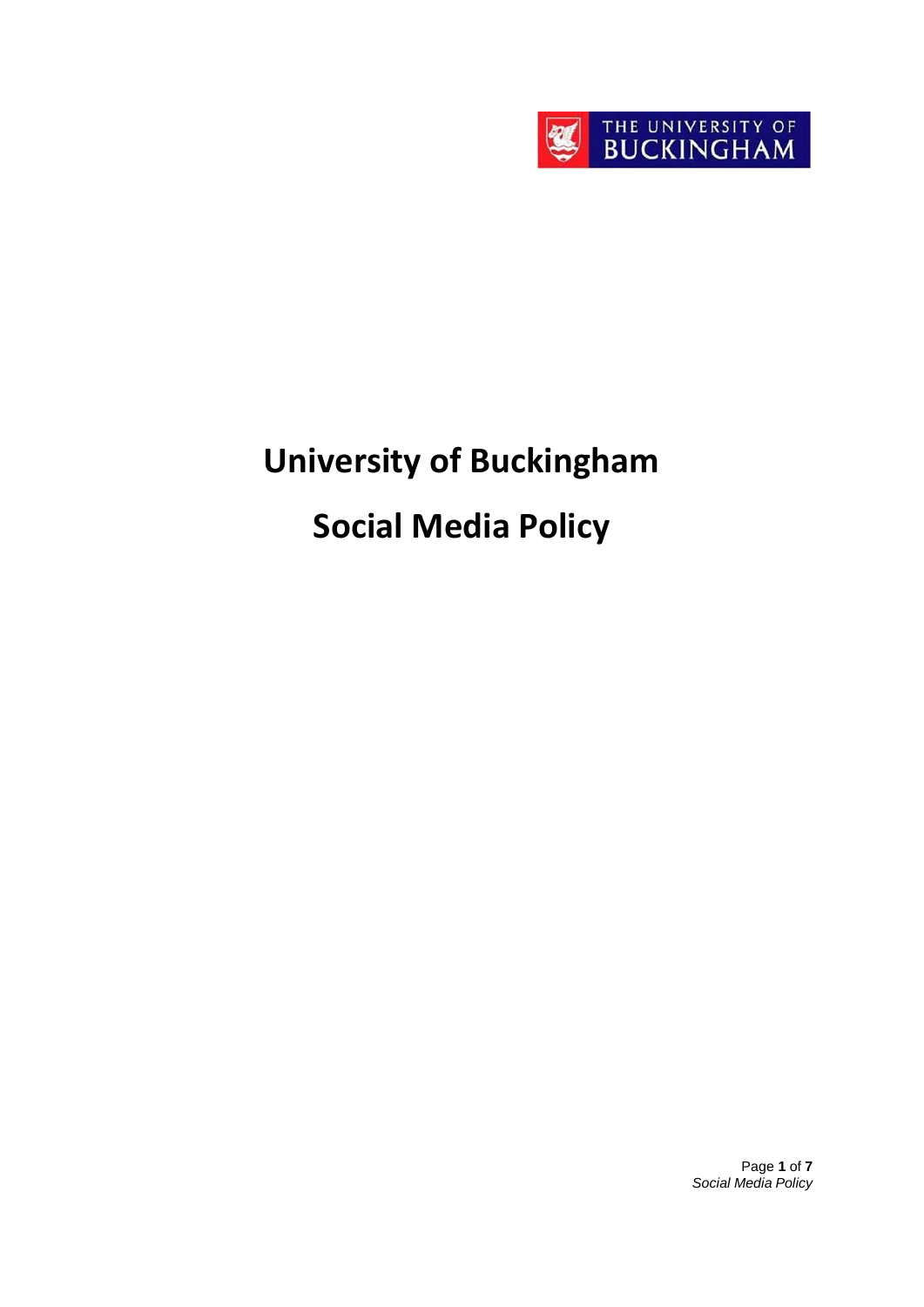#### **Document Control**

#### **Changes History**

| Version | Date     | Author      | Recipients       | Purpose |
|---------|----------|-------------|------------------|---------|
|         | May 2018 | JO'Dowd & J | All stakeholders | Digital |
|         |          | Richards    |                  |         |

#### **Related policy statements and documents[1](#page-1-0)**

- Use of University Computers and Data Networks
- Equality and Diversity Policy
- Dignity at Work and Study Policy and Procedures
- University of Buckingham Library Social Media Policy

#### **Authorisation**

| Name   | Date |
|--------|------|
| Senate |      |

#### **Distribution**

University Intranet. Email notification to all stakeholders

<span id="page-1-0"></span><sup>&</sup>lt;sup>1</sup> All related policy documents can be found within Section 5 (General Policies and Regulations) of the Regulations Handbook on the university intranet, with the exception of the Library Social Media Policy.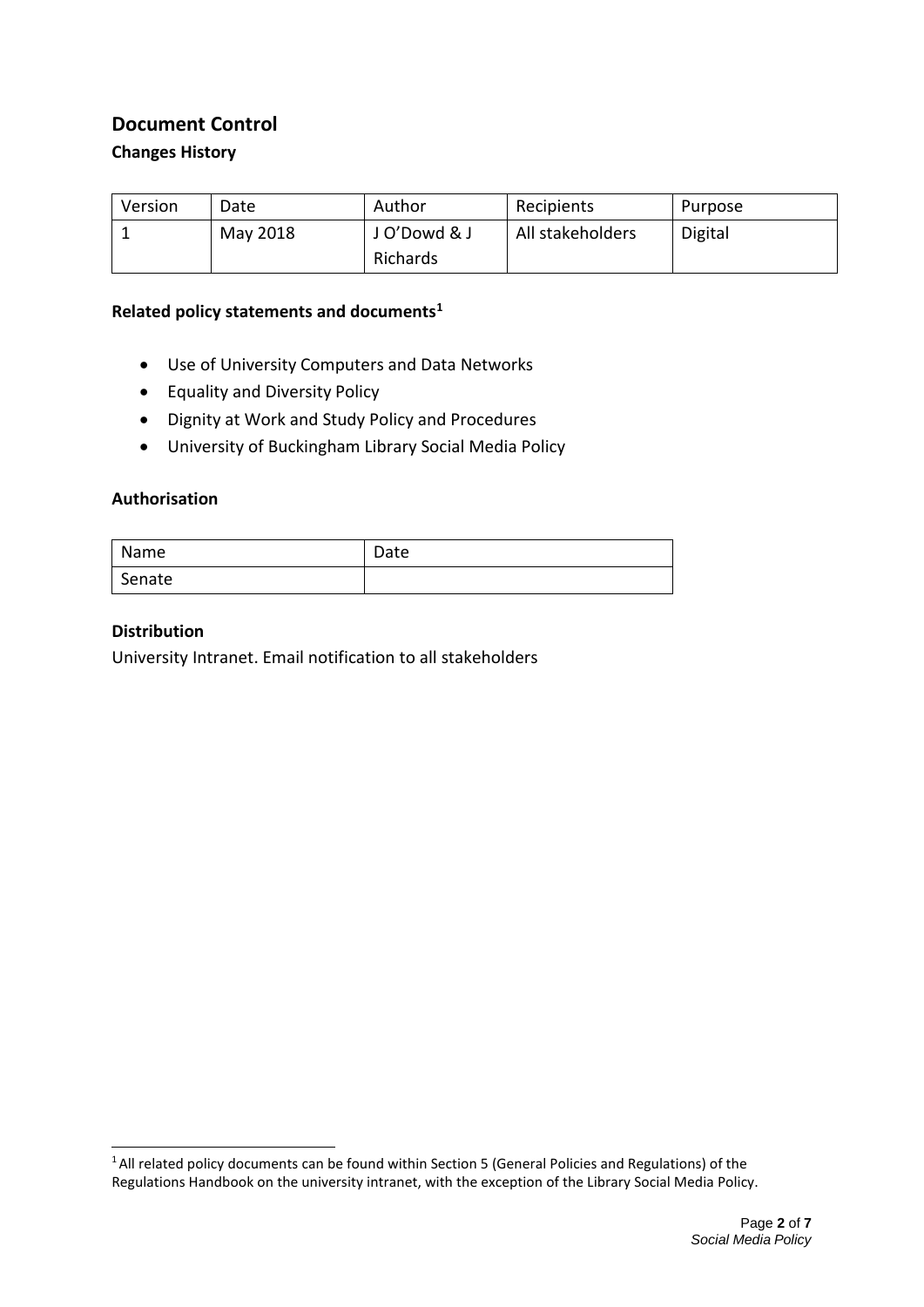# 1. Introduction

The University of Buckingham recognises the importance and benefits of social media. However, there is the potential for significant risks associated with inappropriate use of social media.

The university aims to provide a safe, secure and supportive environment **for all staff and students** to engage with the wider community.

This policy intersects with the general principles of dignity at work and study; equality and diversity; and appropriate use of the university's computers and data networks, as outlined in the relevant sections of the Regulations Handbook referenced above. It relates specifically to use of official social media channels relating to university business, although social media usage outside of the university by members of staff or students should also include a consideration of reputational risk by association (see in particular section 9 below on Declarations).

# 2. Scope

#### 2.1 Platforms

Social media describes dynamic and socially interactive, web-based applications that allow people to create and exchange content.

Example sites include, but are not limited to:

- Multimedia and social networking sites, such as Facebook, LinkedIn and YouTube
- Internal or external blogs and microblogs including Twitter
- Community discussion forums such as Yahoo! Groups and Google Groups
- Review or rating forums such as TripAdvisor, BBC Have your Say and MoneySavingExpert
- Wikis, such as Wikipedia
- Content communities any site where you can post text, photos and videos such as YouTube, Pinterest, Instagram, Flickr, Google+ and Tumblr.

#### 2.2 Who does this apply to

This policy applies to **all university staff and students** and to all social media communications that represent the university, whether those are officially-registered or informal.

#### 3. Purpose

The aim of this policy is to help students of the university to use social media sites without compromising their personal security or the security of university information assets. The main concern of this document is about proper use of social media with regards to university regulations and reputational issues: best practice and advice on how to use social media to good effect for marketing and communications are dealt with elsewhere.

It is the responsibility of each member of staff and student to comply with this Policy. The standards expected of each member of staff or student do not change because they are communicating through social media rather than face-to-face or through traditional media.

Students in breach of the policy will be liable to university disciplinary actions. Inappropriate use of social media may constitute a criminal offence. In such cases the university may contact the Police.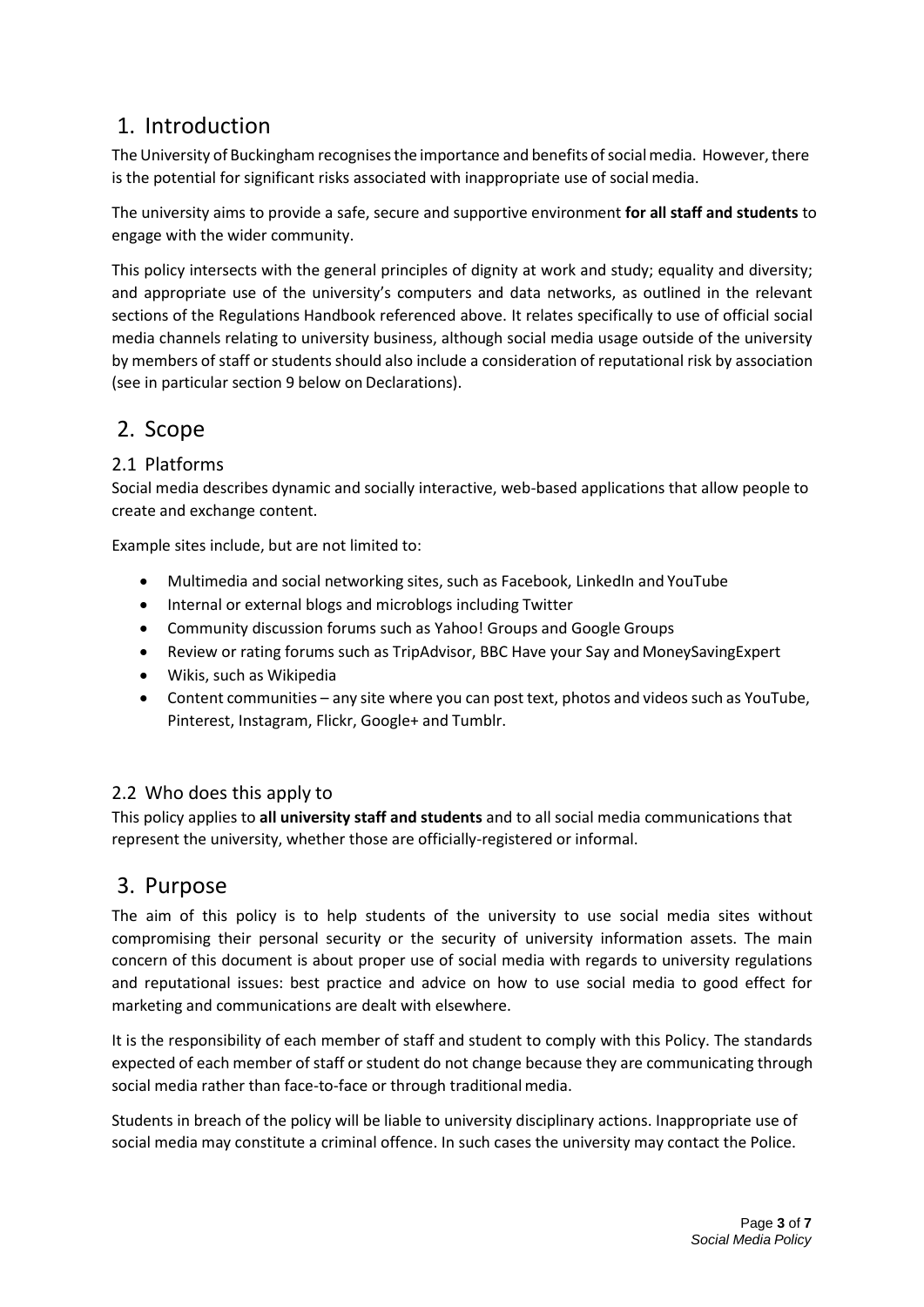Procedures will be put in place to ensure that effective implementation of the principles that underpin the Social Media Policy.

# 4. Freedom of Speech and Academic Freedom

4.1. Nothing in this policy is intended to have the effect of limiting either freedom of speech within the law or academic freedom.

#### 5. Distribution

5.1. This policy is published within Section 5 of the Regulations Handbook

#### 6. Exceptions

6.1. There are no exceptions to this policy.

#### 7. Authorisation and Change

- 7.1. This policy has been approved by Senate, and is maintained by the Student Conduct Manager team.
- 7.2. Any questions relating to this policy should be referred to the Student Conduct Manager team. The Quality Assurance Office can advise about amendments to this policy; these should accord with procedures outlined in Published Information Policy, and the approval lines recorded in the University Policy Matrix.

# 8. Posting on Social Media

- 8.1. Staff and students are personally responsible for what they communicate on or through social media and they must adhere to the standards of behaviour set out in this policy and any related policies.
- 8.2. Staff and students should post content with the understanding that everything will be public and permanent, regardless of the privacy settings they assume are applied.
- 8.3. The university's name, identity and logo may only be used as authorised by the university.
- 8.4. Staff and students must not use social media for any of the following:
	- 8.4.1. To post material that could be deemed to be threatening, harassing, discriminatory, illegal, obscene, defamatory, libellous, or hostile towards any individual or entity.
	- 8.4.2. To express support for illegal activities or organisations.
	- 8.4.3. To air internal grievances, infringe on the rights and privacy of colleagues or students or make ill-considered comments or judgments about staff or students.
	- 8.4.4. To share confidential or sensitive information about the university and its associated entities, such as funding bids, personnel matters business strategy, or non-public news.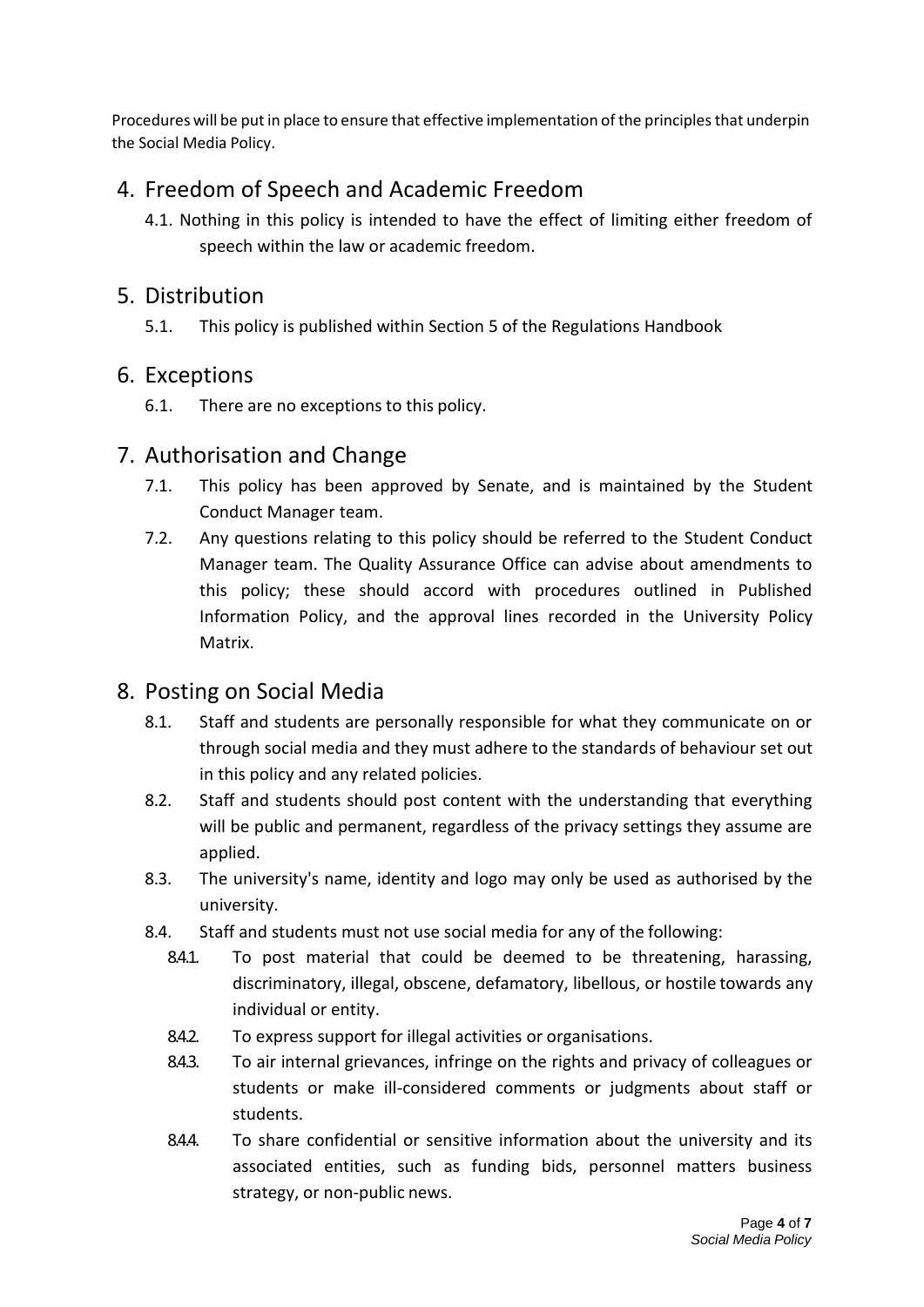- 8.4.5. To infringe or violate someone else's rights.
- 8.4.6. To post personally identifiable information that could be used to locate any individual without that person's written permission.
- 8.5. No personal information, including photographs and videos, should be shared on social media without the consent of the individual to whom it relates. Staff and students should, therefore, never post other students' and/or staff and/or a third party's personal information without their consent.
- 8.6. It is the responsibility of all staff and students to check the terms and conditions of a social media account and/or website before uploading material to it. By posting material to social media accounts and/or websites, individuals may be releasing ownership rights and control of the content.
- 8.7. Staff and students should be aware that social media content may easily be shared with the public, including the university's students and the media, and inappropriate use could damage their own reputation and career prospects, as well as the reputation of the university.

#### 9. Declarations

- 9.1. When not using an official university platform but using a personal social media account to discuss university business, staff and students should be aware of the risks of bringing the university into disrepute by association, and should include in their communications, where appropriate, a disclaimer stating that the views expressed are their own and not those of the university.
- 9.2. Staff and students should be open about any conflict of interest and declare any financial or commercial interests when posting material online using any platform.

# 10. Cyberbullying

- 10.1. The university will not accept any form of bullying or harassment by or of members of university staff or students.
- 10.2. The following examples illustrate, but are not limited to, the types of behaviour, displayed through social media communications, which the university considers to be forms of cyber-bullying:
	- maliciously spreading rumours, lies or gossip
	- intimidating or aggressive behaviour
	- offensive or threatening comments or content
	- posting comments/photos etc. deliberately mocking an individual with the intent to harass or humiliate them.
- 10.3. Cyber-bullying may also take place via other means of electronic communication such as email, text or instant messaging.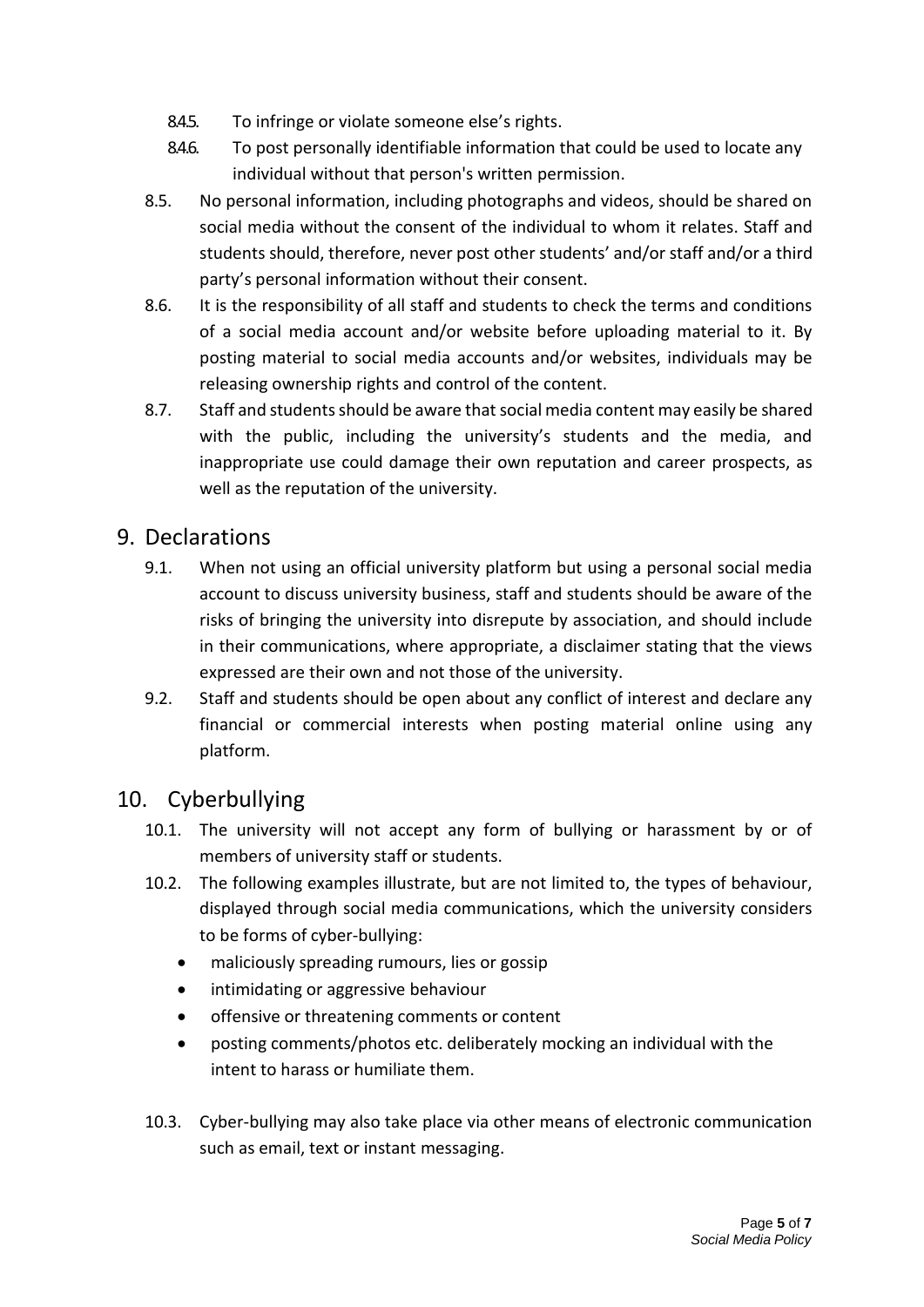10.4. Any member of staff or student who is experiencing cyber-bullying by another student or a member of staff, will have the full support of the university. If a student feels they are being bullied, harassed or victimised, the university's Dignity at Work and Study policy outlines the procedure to be followed; or the matter should be referred to the Student Conduct Manager team in the first instance.

# 11. Monitoring Social Media

- 11.1. The university reserves the right, within the law, to monitor, intercept and review, without further notice, staff and student activities using its IT resources and communications systems, including but not limited to social media postings, to ensure that its rules are being complied with and such activities are for legitimate purposes.
- 11.2. The Freedom of Information Act 2000 may apply to posts and content that individuals have uploaded to official university websites, or any other website belonging to a public authority.

#### 12. Incidents and Response

- 12.1. Any suspected breaches of this policy should be directed to the Student Conduct Manager team (in relation to students) or Human Resources (in relation to staff).
- 12.2. Where it appears that a breach of this Policy has taken place, relevant members of staff will investigate and review what has happened and decide on the most appropriate and proportionate course of action, in line with the policies referenced above.
- 12.3. Any breach of this policy may result in disciplinary action up to and including exclusion/termination of registration, or dismissal in the case of staff.
- 12.4. Any disciplinary action will be taken in accordance with the procedures outlined in related university rules and regulations.
- 12.5. Disciplinary action may be taken regardless of when the breach is committed and regardless of whether any university equipment or facilities are used in committing the breach.
- 12.6. Where conduct may be illegal criminal offence, the university may report the matter to the police. Beyond that, any member of staff, student or third party may pursue legal action against individuals, if they choose to do so.
- 12.7. The University has the right to request the removal of content from an official social media account and from a personal account if it is deemed that the account or its submissions pose a risk to the reputation of the university or to that of one of its members.
- 12.8. Staff or students who post views, opinions or images online in breach of University Guidelines may be subject to disciplinary action. Individuals' actions may also be subjected to prosecution under UK criminal and civil legislation